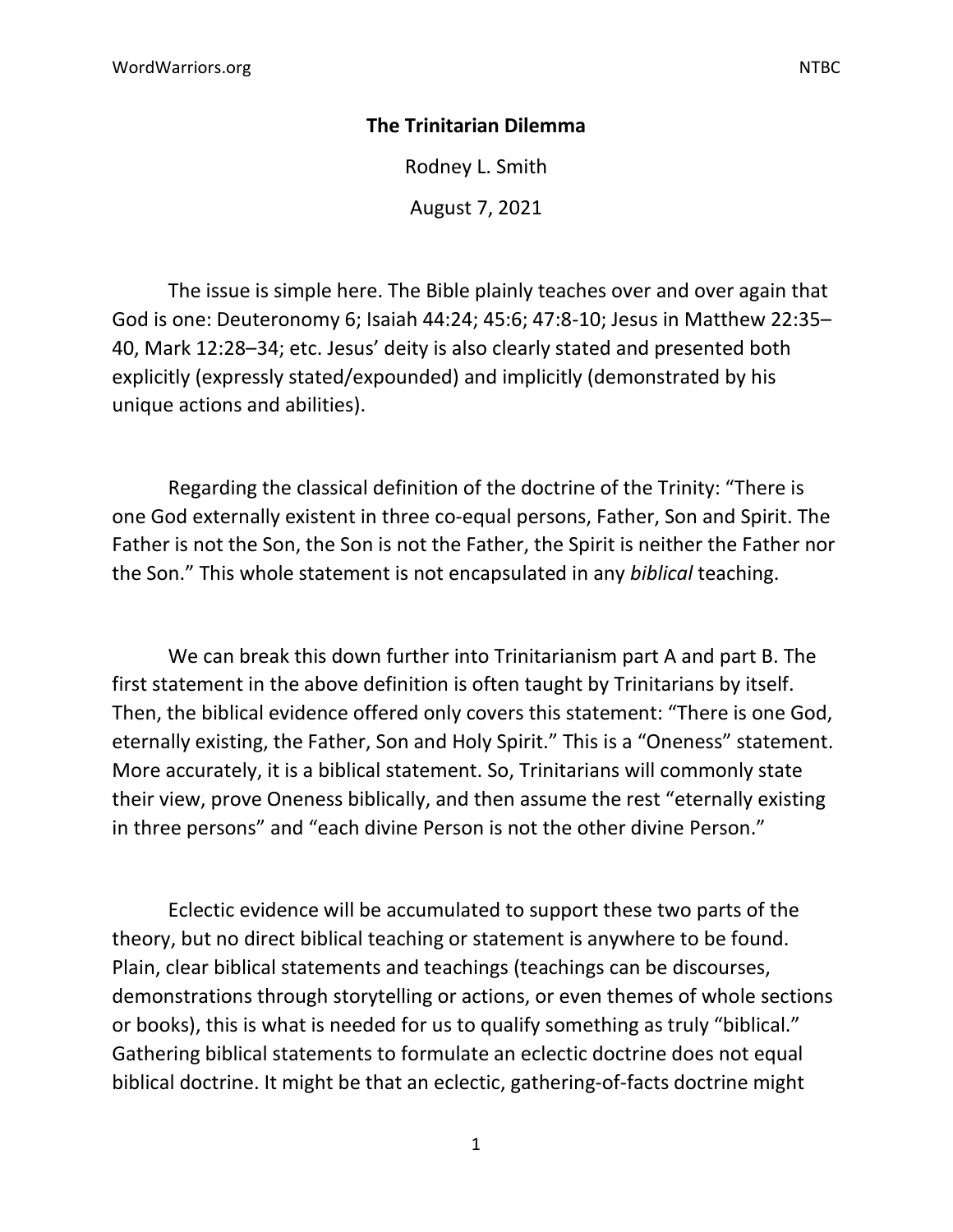also be biblical, if indeed it is stated or taught elsewhere. However, this is not always the case. This eclectic, "Bible-based" approach is often wrong and is how many heresies/departures from truth are supported, e.g. Judaizers, Arianism, anti-Semitism, etc. The point here is that just because the Bible is used to support an idea, it does not follow that the idea is true. On the contrary, truly biblical ideas are always true, and we must submit to them.

Trinitarianism is not the latter but the former. It is not a biblical doctrine but merely a bible-based doctrine. Therefore, it could be wrong, and no one should ever be forced or required to bow to it in submission unless it can be demonstrated to be wholly biblical and not merely Bible-based. Then, if the Biblebased doctrine contradicts any part of truly biblical teaching or any biblical statement, then it is most surely false and needs to be either thrown out or revised to accord and align with biblical revelation. If a Bible-based teaching does not cohere to or converge with biblical revelation, then it is likely to be false in some aspect. If it contradicts in any way, then it is assuredly false.

So then, a clear and deliberate articulation of the Trinitarian doctrine, such as we see in the Athanasian Creed of the  $7<sup>th</sup>$  century, is what would be needed to occur somewhere in Scripture in order to make that doctrine authoritative and true divinely inspired orthodoxy. Perhaps even a parable in which God is depicted as a three-person committee in deliberation or by a parallel of three "whos" together equaling one "something," something metaphorical like this could also qualify as biblical teaching. Still, there is nothing like either of these, not anything explicitly stated, nor anything implicitly taught or illustrated. Note that nothing extra-biblical can qualify as biblical.

So, such a statement or teaching, even in the form of exposition, must be found somewhere in the pages of Scripture. However, it is utterly absent, and this is the first of the major Trinitarian dilemmas and shortcomings, namely, that the doctrine is not truly biblical. It is not anywhere taught or explained by Jesus, the apostles, nor by any prophet, Moses, David, not anywhere and not by anyone, not